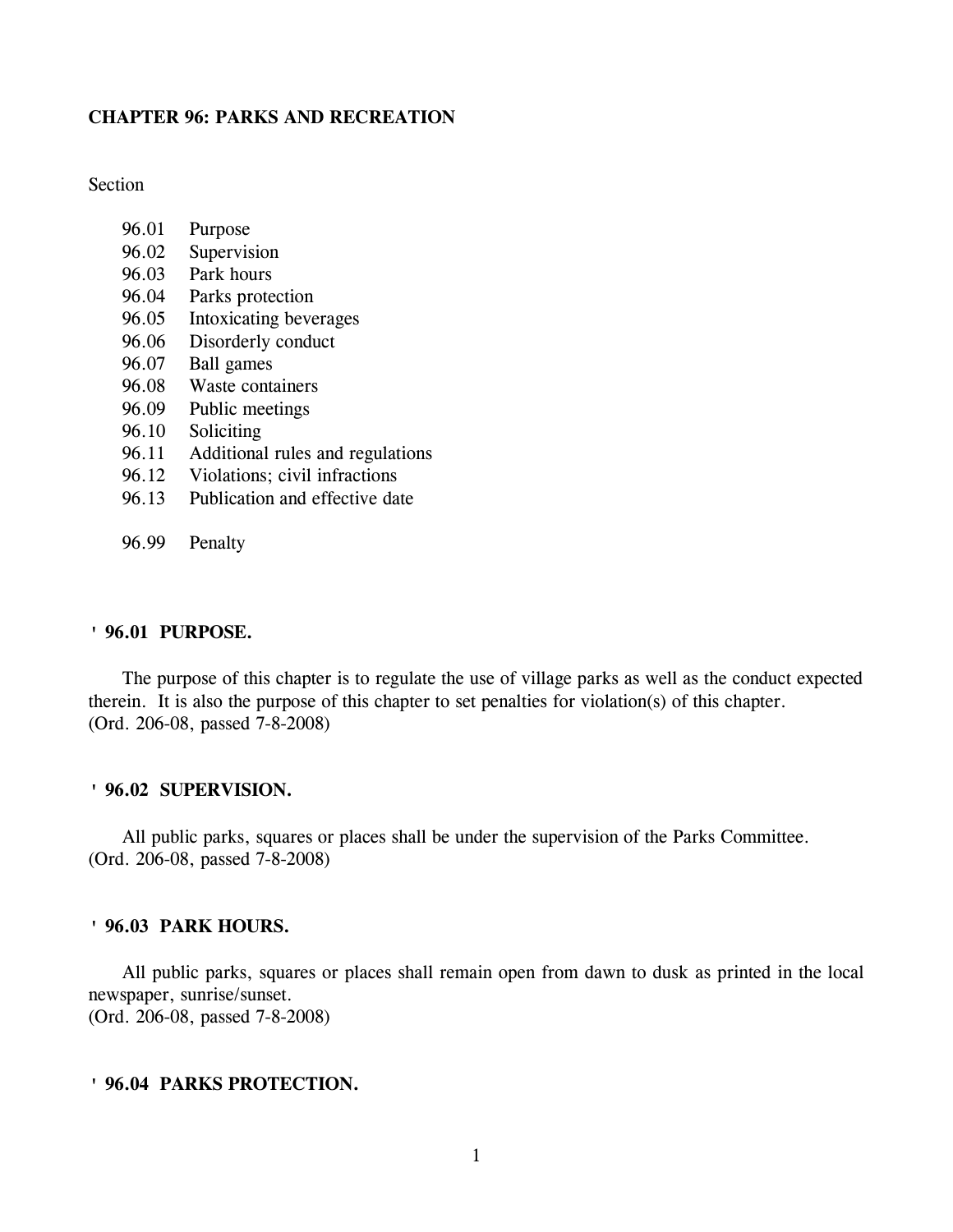# **Parks and Recreation** 2

No person shall willfully destroy, injure, mar or damage in any manner any lawn, playground, monument, ornament, fence, seat, tree, fountain, shrub, flower, playground equipment, fireplaces or any other public property within or pertaining to the parks, squares or public places. No person shall turn or pasture any animal or deposit any dead animal, garbage, excrement or rubbish of any kind in or on any public park, square or place. No person shall hunt with or without dogs or shoot at any game of any kind in any public park, square or place. No person shall obstruct any walk or right of way in any public park, square or place. No person shall enter any public park, square or place for any purpose except to use the same for park purposes in accordance with the rules and regulations pertaining thereto. Dogs allowed in green areas only on a six-foot leash. No motorized vehicles. (Ord. 206-08, passed 7-8-2008) Penalty, see ' 96.99

#### **' 96.05 INTOXICATING BEVERAGES.**

No person shall bring into or drink any alcoholic beverage in any village park, square or place. (Ord. 206-08, passed 7-8-2008) Penalty, ' 96.99

## **' 96.06 DISORDERLY CONDUCT.**

No person shall use any threatening, obscene, profane or indecent language in any park, square or place or indulge in any disorderly or indecent conduct therein, or in any games, act or demeanor calculating or intending to interfere with the proper enjoyment of other persons who may be visiting such parks, squares or places.

(Ord. 206-08, passed 7-8-2008) Penalty, see ' 96.99

#### **' 96.07 BALL GAMES.**

No baseball, football or softball throwing or violent or rough exercises or play shall be engaged in, in any public park, square or place, except in areas designated therefore by the Village Parks Committee.

(Ord. 206-08, passed 7-8-2008) Penalty, see ' 96.99

#### **' 96.08 WASTE CONTAINERS.**

No person shall place or deposit any garbage, glass, cans, paper or other waste in any public park, square, place or playground except in container provided for that purpose. All pet waste must be picked up and disposed of properly.

(Ord. 206-08, passed 7-8-2008) Penalty, see ' 96.99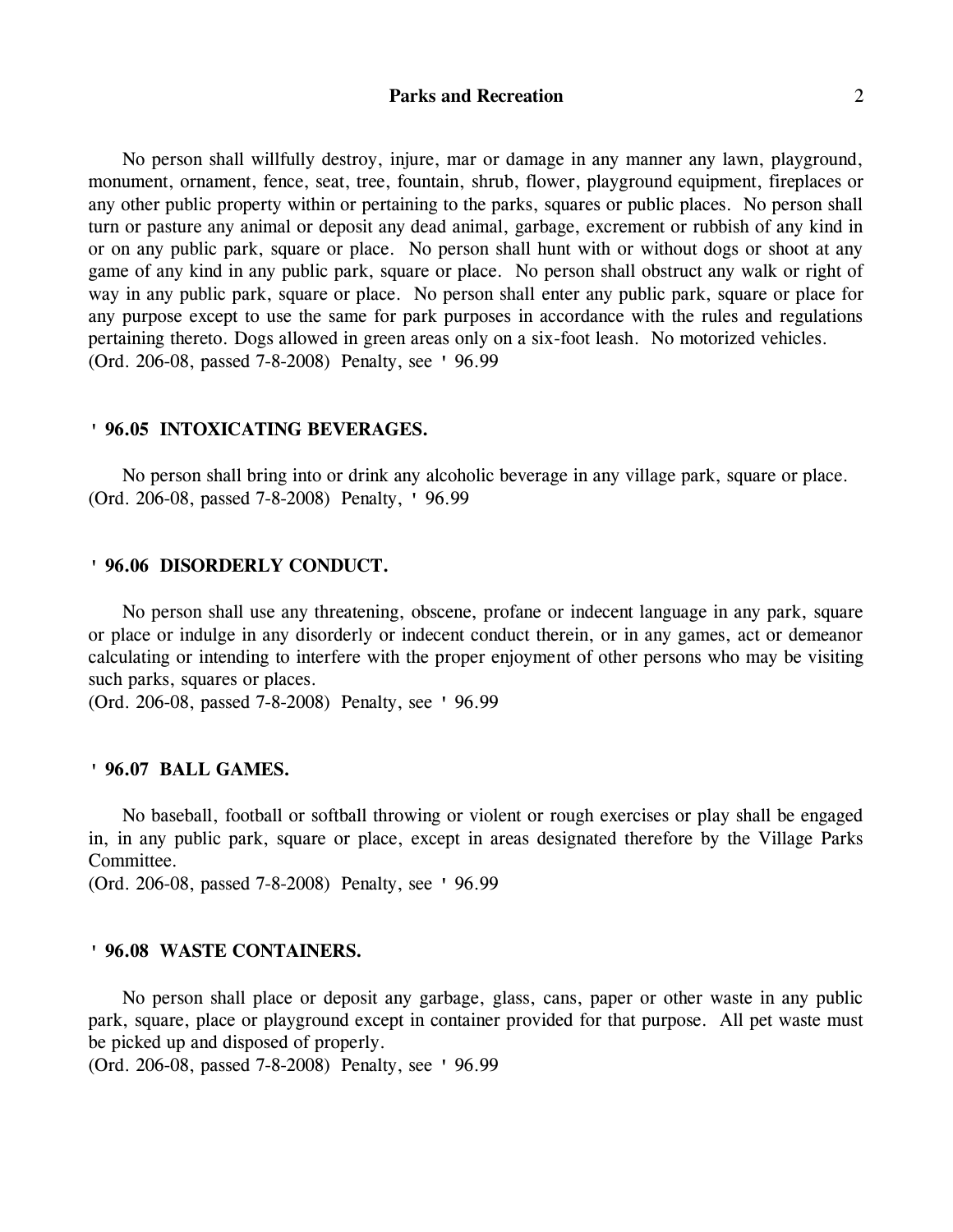No public meeting shall be held in any public park, square or place without first obtaining permission from the Village Parks Committee or the Village Council. No person shall make a public address therein without like permission.

(Ord. 206-08, passed 7-8-2008) Penalty, see ' 96.99

#### **' 96.10 SOLICITING.**

No person shall post, exhibit or distribute any advertising matter or hand bills therein. No person shall vend, sell, hawk or peddle within the boundaries of any park, square, playground, recreational area, including the streets, roads, alleys or parkways thereof, whether on foot or from a stand, vehicle, scooter, wagon, cart or other mode of conveyance, any ice cream, candy, gum, peanuts, popcorn, souvenirs or other confectioneries, good, wares and merchandise of any nature whatsoever. Approval from the Village Parks Committee or the Village Council for any of the foregoing purposes shall be deemed operative within the confines of any park, square, playground or recreational area.

(Ord. 206-08, passed 7-8-2008) Penalty, see ' 96.99

## **' 96.11 ADDITIONAL RULES AND REGULATIONS.**

The Village Parks Committee is hereby empowered to make such rules and regulations subject to the approval of the Village Council, pertaining to the conduct and use of parks, squares and public places as are necessary to administer the same and to protect public property and the safety, health, morals and welfare of the public and no person shall fail to comply with such rules and regulations. (Ord. 206-08, passed 7-8-2008)

## **' 96.12 VIOLATIONS; CIVIL INFRACTIONS.**

A person or entity who violates this chapter for which the village has assumed enforcement responsibility is responsible for a municipal civil infraction Class B for each and every day that the violation occurs, punishable by a civil fee determined in Chapter 11 of this code of ordinances. (Ord. 206-08, passed 7-8-2008)

#### **' 96.13 PUBLICATION AND EFFECTIVE DATE.**

The ordinance codified herein shall be published in the manner provided by law and shall take effect and be in force from and after the earliest date allowed by law. The ordinance codified herein shall become effective 20 days after publication in the County Press. (Ord, 206-08, passed 7-8-2008)